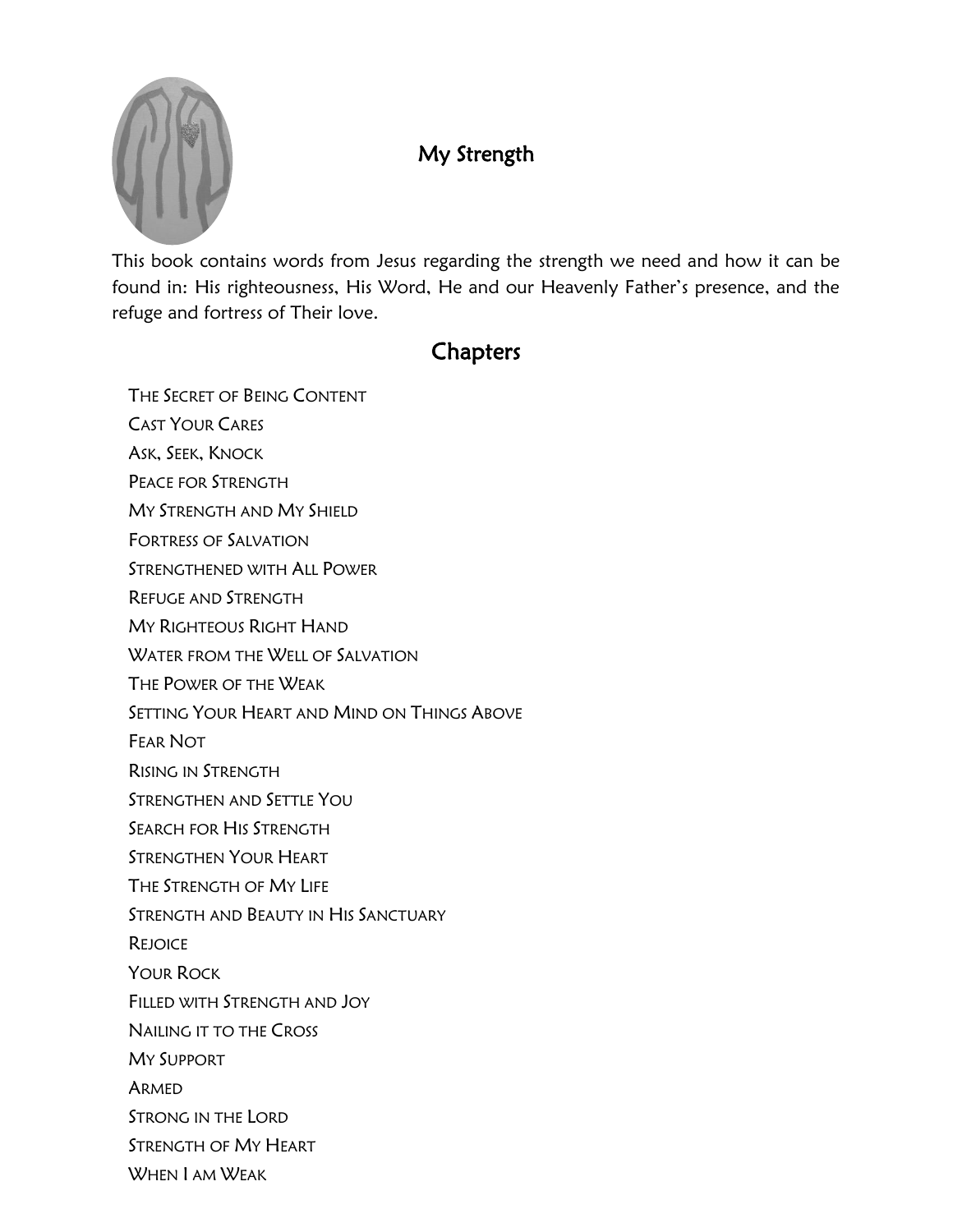## (SAMPLE CHAPTER) Strength of My Heart

Yet I am always with you; you hold me by my right hand. You guide me with your counsel, and afterward you will take me into glory. Whom have I in heaven but you? And earth has nothing I desire besides you. My flesh and my heart may fail, but God is the strength of my heart and my portion forever. (Psalm 73:23-26)

#### *My child*

 *Just as I was with David, I desire to be with you. Wherever he went, he found Me with him. I held him up in times of trouble. I accompanied him through the valleys of the shadow of death. I was his Strength, his High Tower, his Fortress of Refuge, his Lord and his God.*

 *You have heard that David had a heart that was "after my heart." This means that his heart: pursued My heart, knew My heart, and was strengthened in knowing Who I am; My character, steadfastness and sovereignty.* 

 *David knew that he could count on Me to show up for him. His heart trusted in My heart, so he knew that he could always rely on Me to rescue him in times of trouble. Knowing Who I am strengthens your heart. Trusting in My heart brings peace and an undergirding of strength to your heart.*

 *Where your heart goes, your mind follows. When your heart can rest in the things and ways of God, your mind can receive strength, hope, joy, and purpose by resting in what you know of Me to be true.* 

 *Listen to David's words found in My Word. See the stories he recorded to show you My heart and the heart of My Father for you. Find your strength as David did, in the heart of His Father's love.*

# *Jesus*

Jesus tells us that just as He was constantly with King David, He desires to be with us. He explains how David's heart trusted in His heart, and tells us that knowing Who He is will